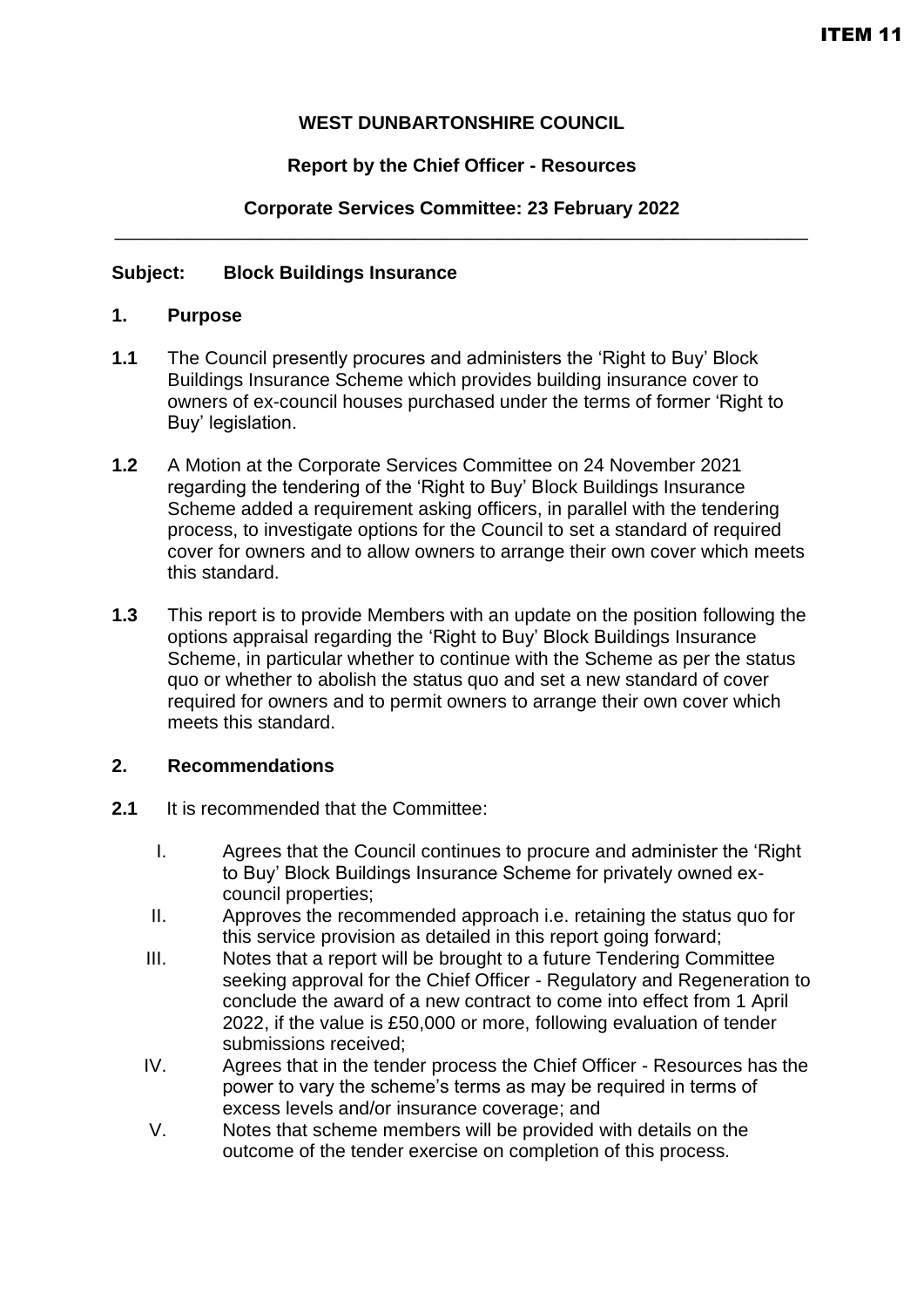## **3. Background**

- **3.1** Historically the Council has arranged and administered the procurement of a block buildings insurance policy for privately owned ex-council properties purchased in terms of former 'Right to Buy' legislation. The main purpose of this is to ensure that appropriate insurance cover is in place for privately owned ex-council properties in blocks where the Council retains an ownership interest. In addition to providing competitively priced insurance for homeowners in terms of cover, excess levels etc., this approach also minimises the potential for serious financial risk of uninsured losses to the Council or other owners in the event of loss or damage to premises.
- **3.2** Currently any participant can request to opt out of the Scheme. Following such a request, the Council will consider the potential for a total loss or an uninsured loss which could leave the Council at possible risk from a financial, insurance or common property liability before agreeing any request to leave the Scheme. As narrated in Paragraph 3.3 where the Council retains an interest in the block such request will be refused. In the circumstances where the Council no longer retains an interest in a common block then either individual owners or all owners within the block can choose to opt out of the Scheme and insure separately.
- **3.3** Alternatively, if the Council still retains an interest within the block, the property will require to be insured under the terms of the Scheme.

### **4. Main Issues**

- **4.1** The Block Building Insurance Scheme is normally tendered on the basis of an initial 3 year contract period with the option to extend for up to a further two 12 month periods. This is a single policy incorporating approximately 4,600 properties with an annual renewal date and policy terms and conditions applying to all Scheme Members.
- **4.2** As part of this options appraisal, Officers have considered the alternative to this by way of the possible introduction of a new standard of required cover for owners and where it can be demonstrated that owners can meet this standard, they can be permitted to arrange their own insurance cover.
- **4.3** Officers also considered whether there was an option to no longer provide this insurance provision and to discontinue with the Block Building Insurance Scheme in its entirety. The insurance responsibility would therefore transfer to all current Scheme Members with no further involvement from the Council.
- **4.4.1** The introduction of a new standard is an area of new business which would have to be implemented, managed, and monitored by the Council. This would involve officers having to review and assess a significant number of different insurance policies throughout the year to ensure they are 'fit for purpose' and provide adequate and appropriate insurance cover to ensure no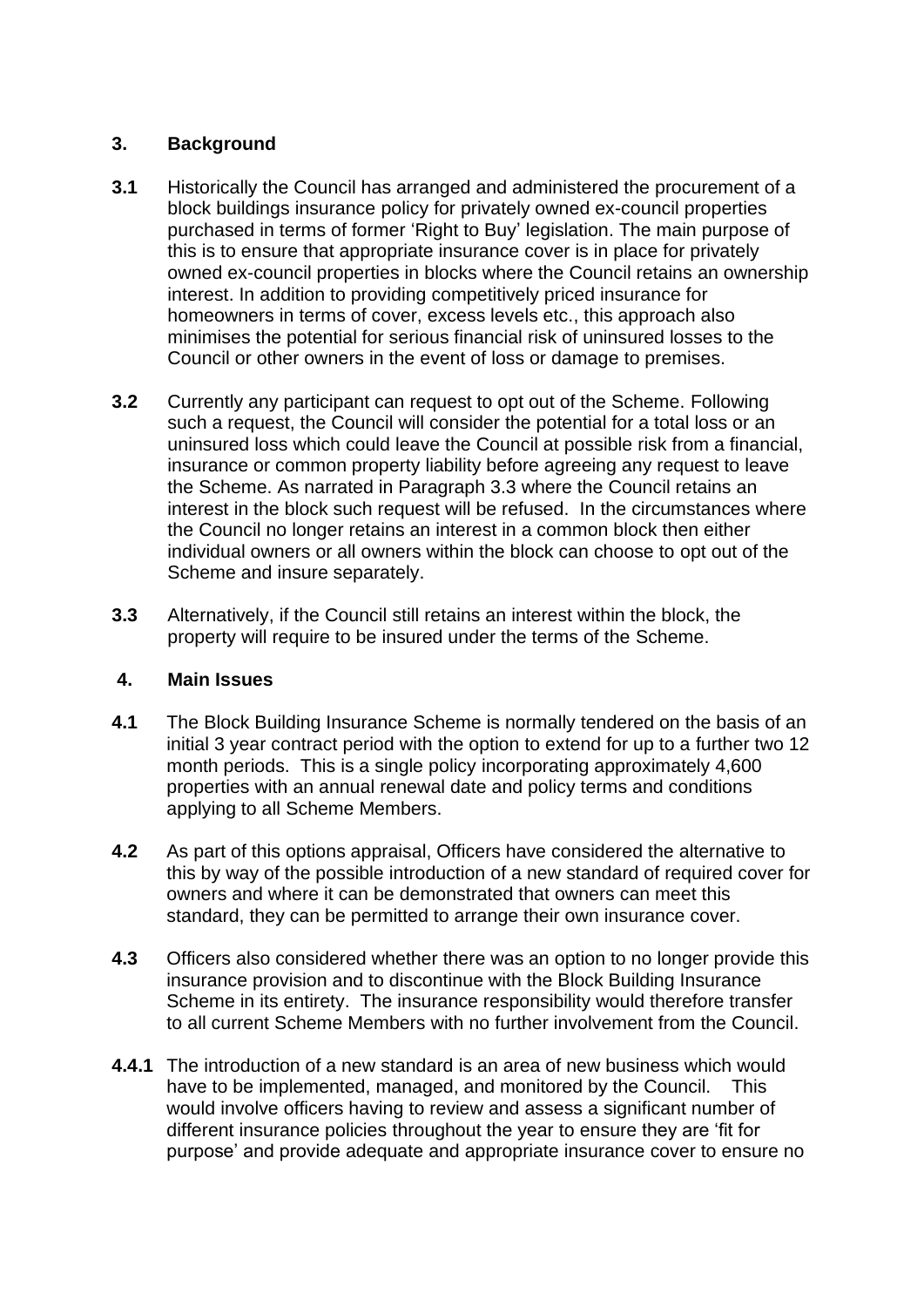potential financial loss for the Council or other owners, particularly in multitenure properties, and to allow for follow-up feedback to individual policy holders.

- **4.4.2** This is in contrast to a single policy with an annual renewal date and terms and conditions applying to all Scheme Members.
- **4.4.3** The implementation and administration of this new business is considered onerous and cannot be absorbed within existing teams in terms of human resources, competency skillset etc. or available financial resources. Existing systems/system interfacing would also have to be reviewed and tested to measure capacity and any potential adverse effect on existing service delivery. Additionally timescales for renewal would become hugely extended while policies were checked.
- **4.4.4** There is concern that an individual policy could be purchased and then either cancelled within the cooling off period or cancelled at any time during the policy year due to payment default etc. thus resulting in potential exposure for the Council and other owners. There is also the possibility that if insurance uptake among owners becomes piecemeal some owners may not follow correct procedures, which may result in double insurance and the voiding of both policies. Over the number of policies involved and the various tenure mixes of blocks it is considered certain that this situation would arise from time to time. The exact scale of the risk cannot be discerned from current data but it is known to be significant and routinely covered off both in private factored property and ex-council stock by standard block insurances. Accordingly, there is significant concern that such a change in Council procedures would result in an increase of either under or over insurance of properties, and the negative consequences of both for both the Council and private owners.
- **4.4.5** At the moment if an insurance event occurs, there is only one insurer to deal with. If there were multiple insurers and claims then that would slow down the process for the Council and the owners, as there may be disputes among insurers over liability and quantum
- **4.4.6** The new business activity would have to be disclosed to the Council's main Insurers, particularly as officers may be giving advice where specific areas of technical input is required where the experience or expertise is not available within the authority at this time.
- **4.4.7** Timescales are such that this new standard could not be implemented before the renewal date of 1 April 2022.
- **4.5** Since the original purpose of the Scheme being made part of the terms and conditions of ex-council house sales in terms of 'Right to Buy' legislation was to protect the Council's interest, and this remains a valid consideration, it is considered that the option to discontinue with the Scheme in its entirety should not be developed further at this time. The financial and reputational risk to the Council is considered too significant to recommend.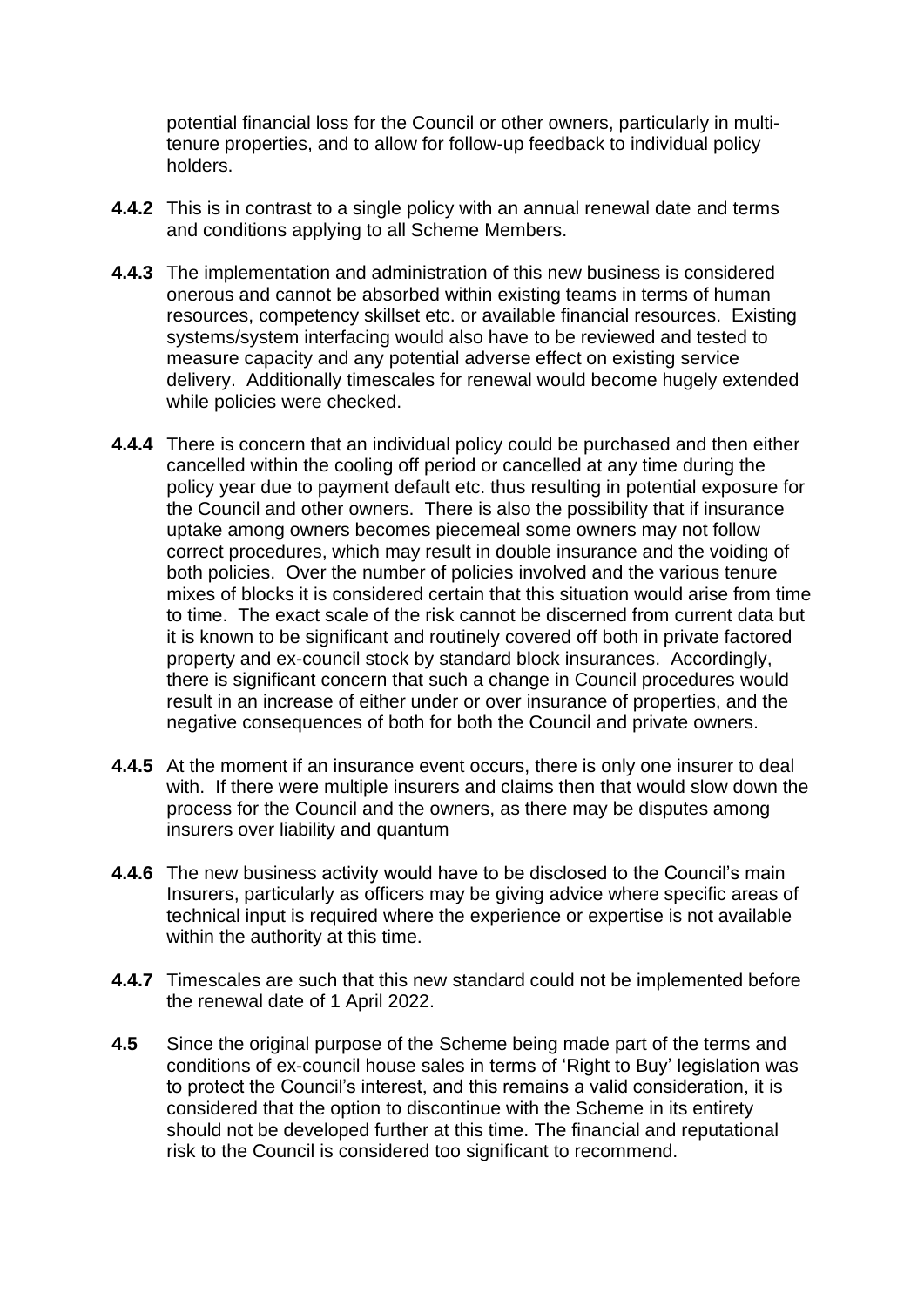**4.6** Taking all of the above into consideration, it is recommended that the tendering of the 'Right to Buy' Block Building Insurance Policy proceeds in its present format i.e. retaining the status quo with a report being brought to a future Tendering Committee seeking approval for the Chief Officer - Regulatory and Regeneration to conclude the award of a new contract, if the value is £50,000 or more, following evaluation of tender submissions received. This will ensure that the Council is able to mitigate any potential risk by ensuring that adequate insurance is in place, particularly in the case of multitenure properties without placing any further burden on the authority's human and/or financial resources.

The option to apply to opt out of the Scheme where the Council no longer has an interest coupled with the excess variants which are now available, allows a greater degree of flexibility for Scheme Members.

### **5. People Implications**

- **5.1** The implementation of a new standard cannot be accommodated within existing teams and will put additional pressure on existing human resources. It is considered that a specific team would have to be set up to effectively manage, oversee and monitor this standard which would involve creating new job profiles, job evaluation process, recruitment and selection, training etc. as well as the financial implications associated with this.
- **5.2** There are no people implications if the status quo is retained.

### **6. Financial and Procurement Implications**

- **6.1** If the new standard is implemented resulting in reduction or change during any given contract period, this may result in the insurance provision being less attractive to the market and or costing more for individual Scheme Members left on the scheme. A new funding stream in relation to set up costs, additional human resources, potential upgrading/interfacing of systems will require to be secured as there is no provision for this in terms of current budgets.
- **6.2** It is considered that if such a new standard was implemented the Council would inevitably encounter shortfalls in the funding of repairs from time to time and this would need to be met from the HRA or some fund established for that purpose.
- **6.3** There are no financial implications if the status quo is retained.
- **6.4** There are no additional procurement implications associated with this report.